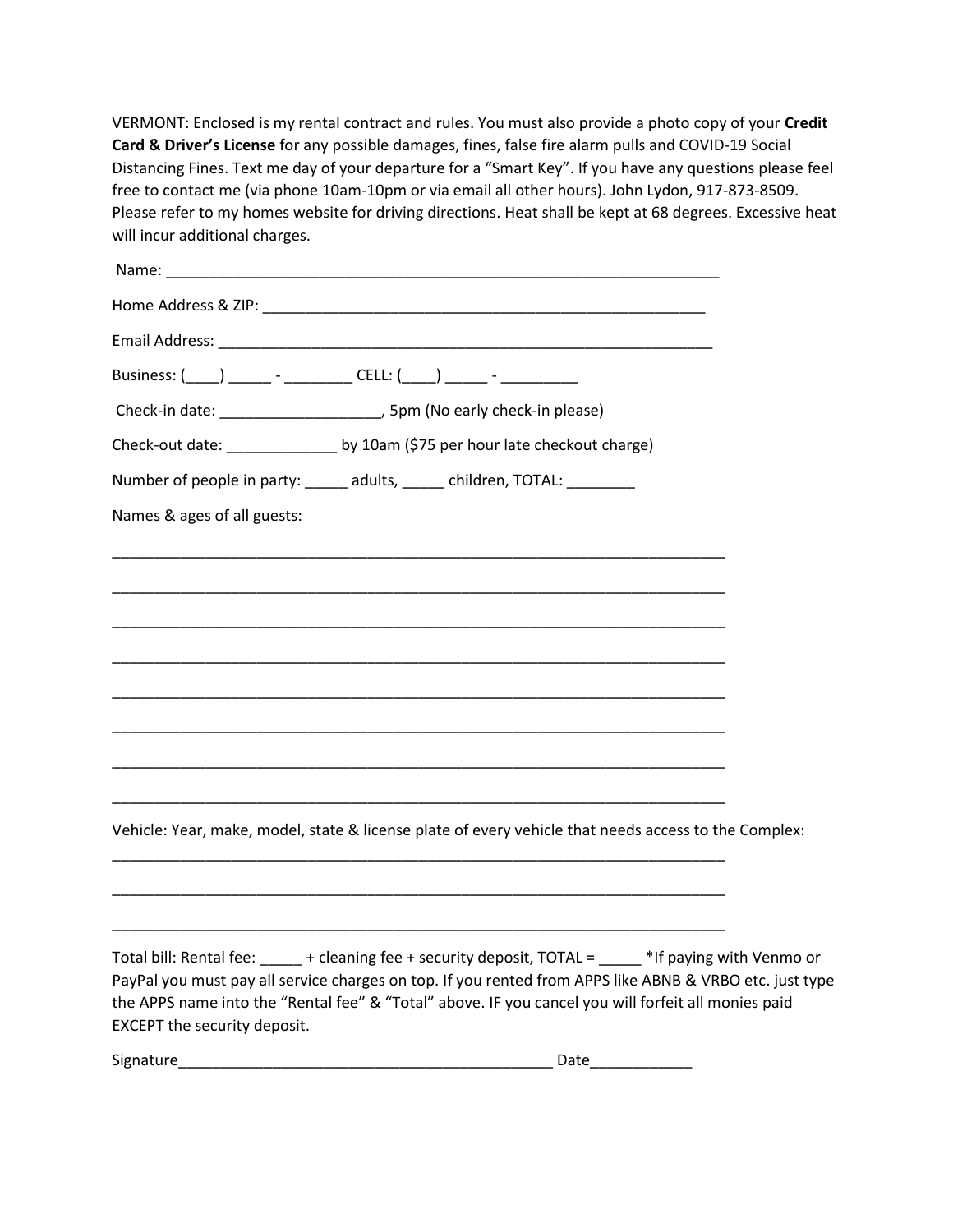## RENTAL RULES & REGULATIONS

**SECURITY**: A deposit of \$350 is due with final payment (Unless you booked through an APP and supplied it there). A **photo copy of your Credit card along with your Driver's license** is also required for any possible damages/charges above & beyond the initial deposit. After I receive the Community's Private Security Report on your stay showing there were no fines (Usually within 7 days after the lease expiration) the deposit will be **refunded** to you and your photo copy of your Credit Card/I. D will be shredded if the following rules are met:

NO DAMAGE is done to the unit or its contents, beyond normal wear and tear. Leave the home in the condition that it was in prior to your arrival. The beds do not need to be made as I have someone who cleans linens & towels but make sure the sleep sofas are put back in the upright sofa position and the rest of the home is cleaned prior to leaving. This includes but is not limited to cleaning out stove, microwave, refrigerator, emptying & removing all trash, towel drying sinks & bath tub. All debris & rubbish are placed in Dumpster, soiled dishes are placed in the dishwasher & cleaned and no linens are lost. In other words, please leave the home in the same condition as you found it. There will be an additional charge if the above mentioned is not met (estimated cost \$100). You are required to pay all fines accrued during your stay.… which will be deducted from your security deposit or your agreement to have your credit card on file charged.

NO PETS & NO SMOKING allowed (of any kind!). Minimum \$250 fee if smoking in home takes place & minimum \$350 fee for a Pet.

From time to time & within 24 hours' notice my Contractors & Management company may require access for maintenance and or repairs during the hours of 8am-5pm unless there is an emergency & I will alert you to such event & you will allow the repair or maintenance of said item & agree to comply or you will be violating this lease & subject to punishment of fines of \$250 per day in regards with your failure to comply when requested (this is rare and if enacted Masks will be worn)

LESSEE assures the LESSOR that the tenants will observe all conditions and terms of this lease as to maintaining the premises in good order and appearance and will conduct themselves in a manner inoffensive to neighbors. NO loud noises that offend the neighbors are allowed from dusk till dawn. All outdoor activities will cease at 10pm. This includes congregating on the outdoor deck.

LESSEE assures the LESSOR that any tenant who violates any of the terms of this Lease shall be immediately denied occupancy and shall remedy any damages or other expenses which are caused by the tenant and/or the tenant's guest(s). LESSEE agrees that any tenant who is found using illegal drugs or allows others to use illegal drugs on the premises will be immediately denied continued occupancy at these premises. LESSEE and/or their guests shall not disturb, annoy, endanger, or inconvenience neighbors, nor use the premises for any unlawful purposes, nor violate any law or ordnance, nor commit waste or nuisance on or about the premises. Renter is responsible for all guests on premises. Management typically charges \$125 for a valid noise complaint & \$250 for the second offense. Fines of \$400-\$1000 for fireworks as they are NOT allowed. Fines of \$1500-\$15,000 per day if overcrowding (no more than 8 ppl on the property at any time), No more than 3 cars at any one time on the property, no guests, friends, relatives, etc. allowed to join or visit the property other than who is listed on the rental documents. You AGREE that you have read all the Rules and will abide by them and pay any and all fines associated with your rental. You AGREE that if you are sued to collect you are liable for all costs associated with the lawsuit brought against you plus an additional 10% above and beyond that amount.

LESSEE agrees that during the term of this lease and such further time as he/she occupies the premises, he/she will keep the leased premises clean and free of trash, garbage, and other waste; all furniture and fixtures kept in the same condition as at the beginning of, or may put in during the term of the lease. Additional cleaning charge if you leave cigarette butts, bottles & trash outside or inside. A typical charge is \$50 per bag of trash that must be removed from the premise.

LESSEE agrees to indemnify and save LESSOR harmless from all liability, loss or damage arising from any nuisance or harm made or suffered on the leased premises by the LESSEE, tenants, or guests or from any accident, carelessness, neglect, or improper conduct of any persons entering, occupying or visiting the leased premises. LESSEE agrees not to sue the LESSOR. LESSEE agrees to pay & defend all lawsuits brought against LESSOR involving him or her & all of your guests.